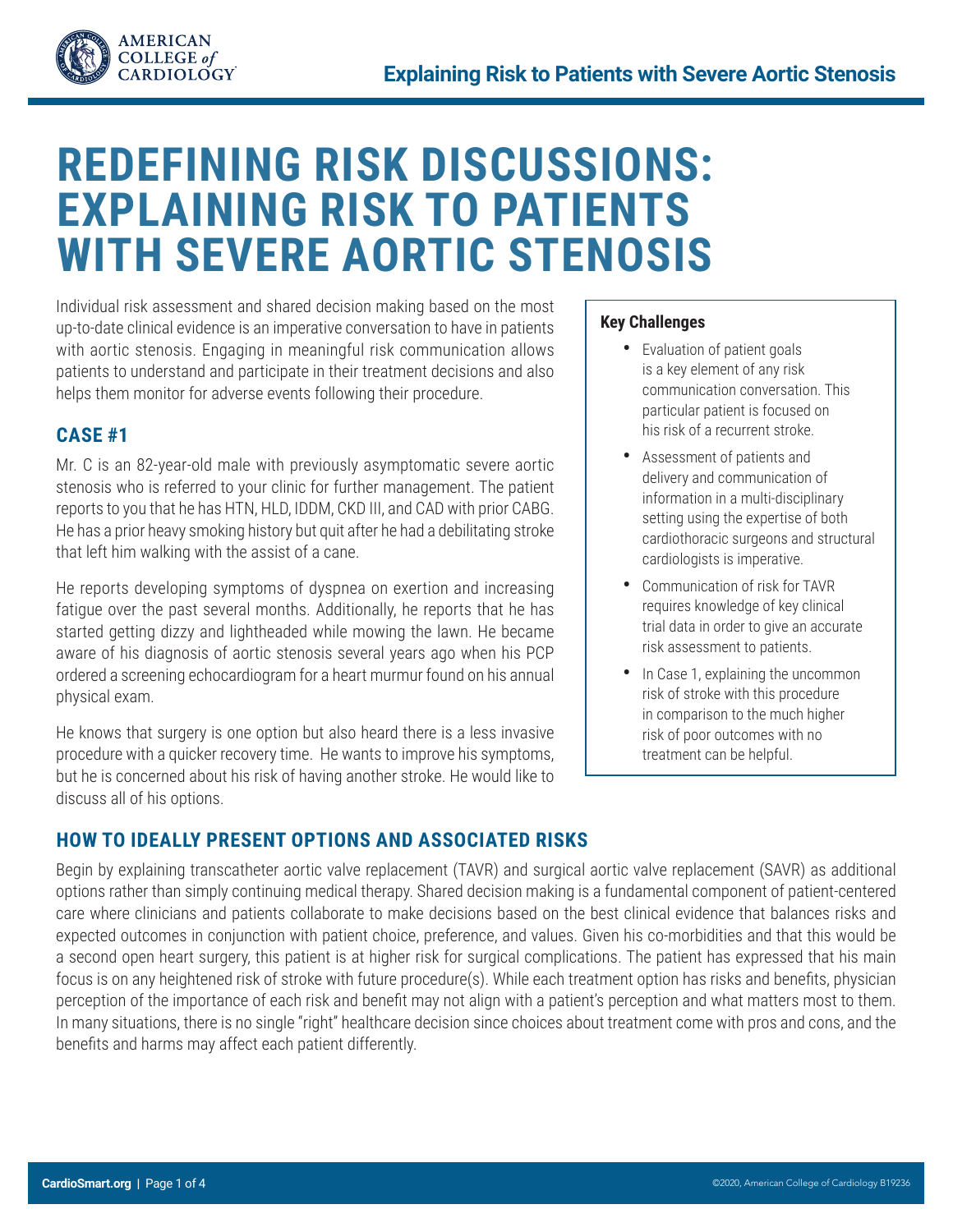

#### **Key Challenges**

- **•** Recognizing that one of this patient's goals is not to undergo mechanical valve replacement with lifelong anticoagulation is an important part of the discussion.
- **•** Assessment of patients and delivery and communication of information in a multi-disciplinary setting using the expertise of both cardiothoracic surgeons and structural cardiologists is once again imperative.
- **•** Review with the patient what is currently known about surgical and transcatheter valve durability and what is not known yet.
- **•** Be sure they understand and are not simply nodding their head without asking questions or for clarification.

In this scenario, as with all treatment strategies, it is important for the physician to communicate the risks, benefits, and alternatives of a procedure so that the patient understands them. Prior to beginning, explain (in understandable terms) the known risks of having a procedure such as SAVR or TAVR. Reinforce that these procedural risks are likely outweighed by the risks of no treatment at all given aortic stenosis only gets progressively worse with increased morbidity and mortality. From the onset of symptoms and if left untreated, approximately 50 out of 100 people (50%) will die within 2 to 3 years.

In discussing the risks of TAVR, it should be acknowledged that while research and clinical trial data can be difficult for patients to understand on their own, it is essential in order for them to make informed decisions. It is the clinician's job to give as simple

#### *MORTALITY OF SEVERE AORTIC STENOSIS*



50 out of 100 people will still be alive in 2 to 3 years if severe aortic stenosis is left untreated

of an explanation as possible. One of the most recent clinical trials (PARTNER 3) randomized patients with an average STS score of 1.9% (low risk) to TAVR with a third-generation balloon-expandable valve or standard SAVR. The composite endpoint of death from any cause, stroke, or re-hospitalization at one year after the procedure (TAVR 8.5 % vs SAVR 15.1%) suggests superiority of TAVR over SAVR. Mortality rates and stroke rates for TAVR vs SAVR showed 1% vs 2.5% and 1.2% vs 3.1%, respectively. At 30 days, TAVR was also statistically superior to SAVR for the secondary combined endpoint of all-cause mortality or disabling stroke (0.8% vs 2.6%). The prior PARTNER trials demonstrated similar results in intermediate and high-risk patients for surgery.



#### *COMPOSITE ENDPOINT AT 1 YEAR WITH SAVR*

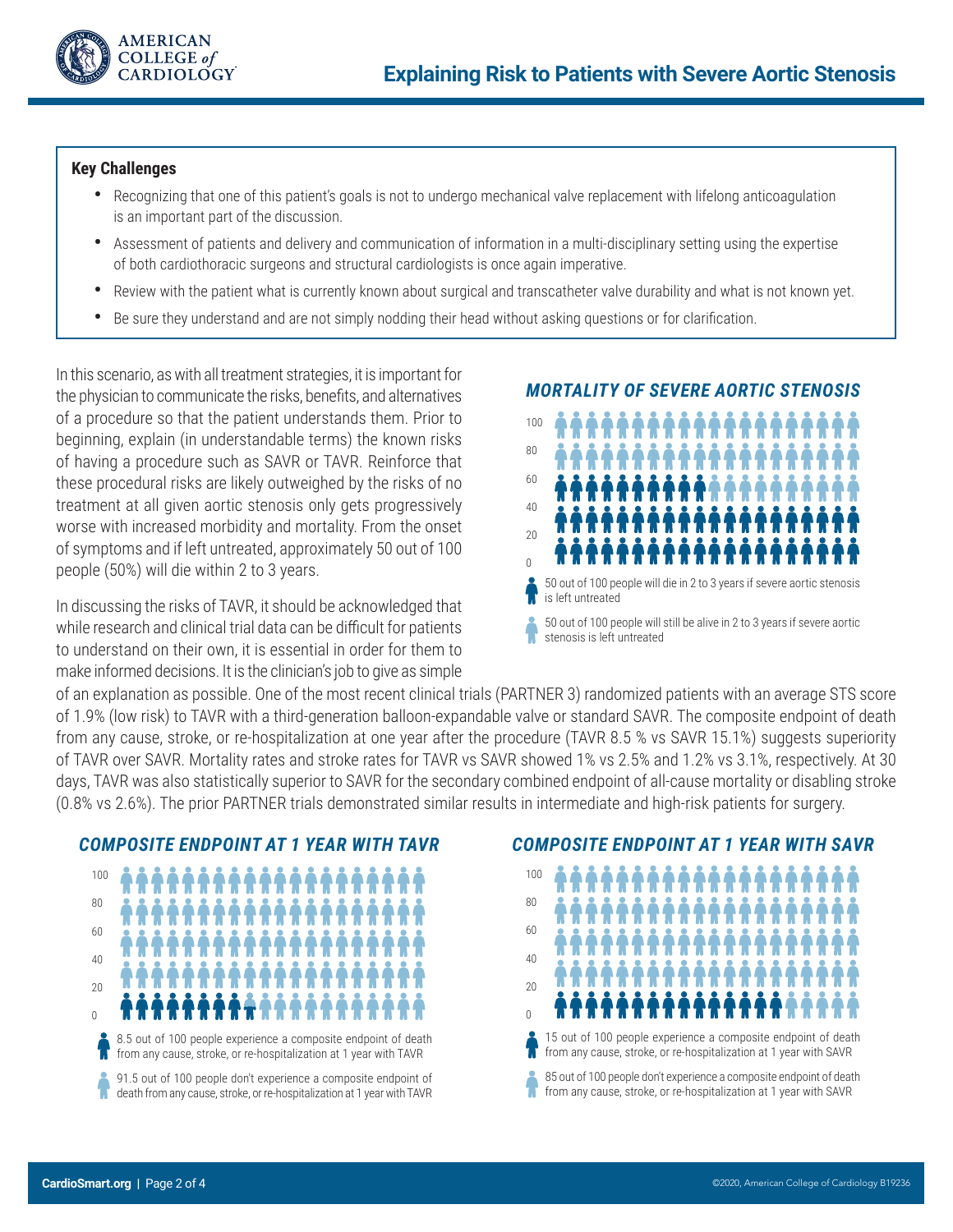

## **CASE #2**

Mrs. L is a 59-year-old female with no known medical problems who was in her usual state of health until recently when she had a syncopal event while playing tennis. On further prompting, she reports feeling more fatigued over the past few months. An echocardiogram reveals critical aortic stenosis and a CT scan confirms her anatomy is amendable to TAVR with adequate transfemoral vascular access. She has undergone left heart catheterization with no evidence of obstructive CAD.

She is aware of SAVR and TAVR as potential therapeutic options and wishes to discuss the best individualized option for her. She is not interested in a mechanical valve that would require lifelong anticoagulation. She asks about surgical and transcatheter bioprosthetic valve durability given her relatively young age.

Begin by explaining TAVR versus SAVR. Based on the PARTNER 3 trial, TAVR has proven to be superior to SAVR in low-risk patients based on a combined endpoint of death from any cause, stroke or re-hospitalization at one year after the procedure as well as regarding individually both mortality and stroke rates.

Currently, the known long-term TAVR durability is excellent with the majority of patients remaining free of SVD between 5 and 10 years with fewer than 1 out of 100 patients having valvular failure. However, longer term data on valve durability are still lacking, which should be explained to the patient. Several studies have reported encouraging data on surgical bioprosthetic valve performance following implantation with more than 85 out of 100 people free from SVD at 10 years. However, the lack of standard definition for bioprosthetic valvular dysfunction up until recently has not allowed for effective comparison between various studies.